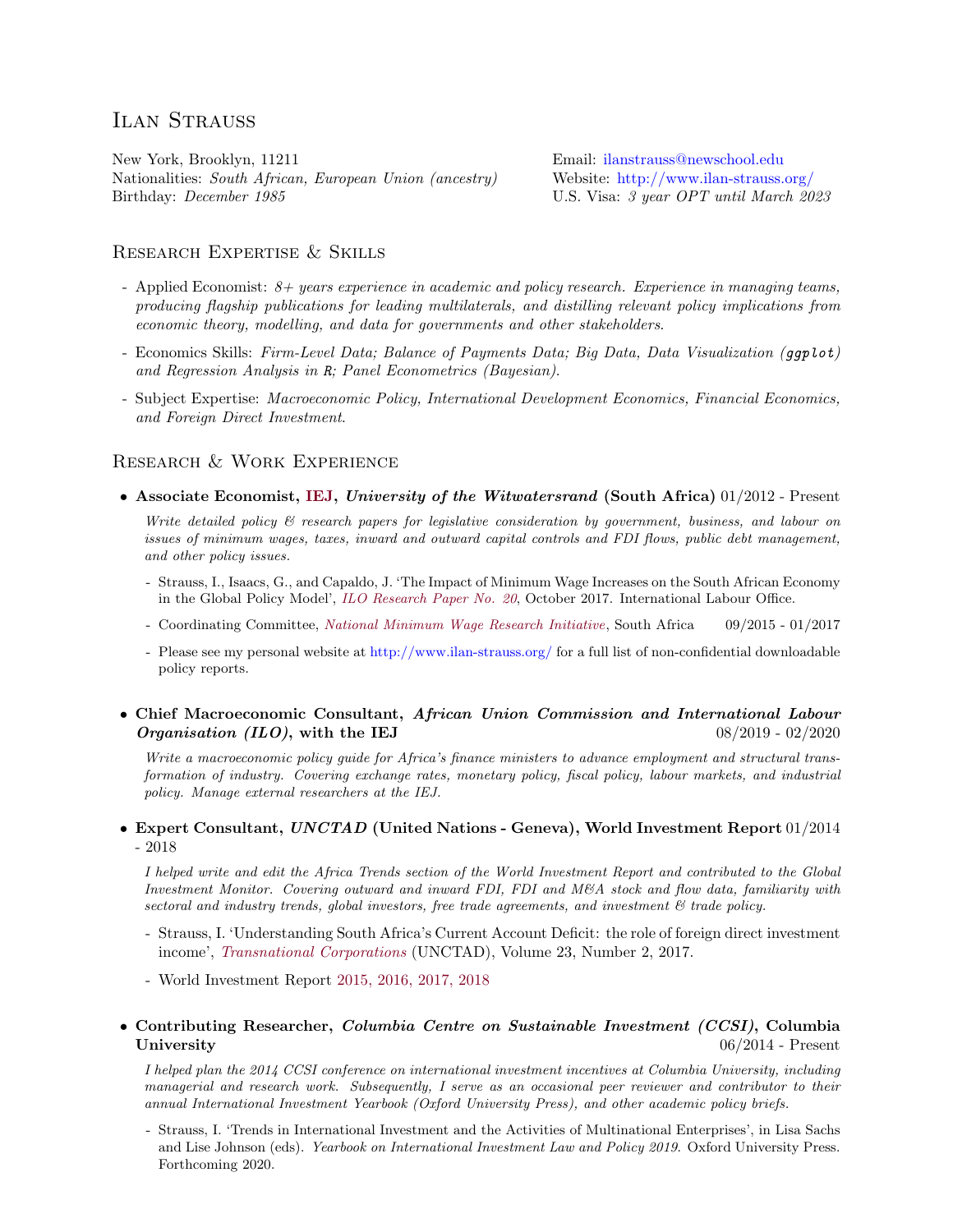- [Strauss, I. 'Explaining Global Trends in FDI in 2015 and Beyond',](http://ccsi.columbia.edu/files/2014/03/YB-2015-16-Front-matter.pdf) in Lisa Sachs and Lise Johnson (eds). Yearbook on International Investment Law and Policy 2015-2016. Oxford University Press. November 2017.
- [Strauss, I. and Mavroedi, V. 'How India can Benefit from FDI: lessons from China',](http://ccsi.columbia.edu/files/2016/10/No-194-Strauss-and-Mavroeidi-FINAL.pdf) Columbia FDI Perspectives[, No. 194 February 27, 2017. Columbia University.](http://ccsi.columbia.edu/files/2016/10/No-194-Strauss-and-Mavroeidi-FINAL.pdf)
- [Strauss, I., Johnson, L., Toledano, P., James, S. 'Background Paper on Investment Incentives: The good,](https://academiccommons.columbia.edu/catalog/ac:168080) [the bad and the ugly: Assessing the costs, benefits and options for policy reform'.](https://academiccommons.columbia.edu/catalog/ac:168080) Draft Conference Paper. [Columbia University and the IFC. 2014](https://academiccommons.columbia.edu/catalog/ac:168080)
- Research Economist, African Development Bank (Tunisia) Full-Time  $06/2013$   $06/2014$

Second in command in managing the team which wrote the African Development Report. Manage internal and external consultants; conceptualise the report's key arguments; edit and use chapters and consulting inputs; write key chapters on trade, regional integration, global value chains, and foreign direct investment.

- [Strauss, I. 'Understanding South Africa's Current Account Deficit: the role of FDI income',](https://www.afdb.org/fileadmin/uploads/afdb/Documents/Publications/AEB_Vol_6_Issue_3_2015_Understanding_South_Africas_current_account_deficit_The_role_of_foreign_direct_investment_income_-_06_2015.pdf) Africa Economic Brief[, Volume 6, Issue 4, 2015, African Development Bank.](https://www.afdb.org/fileadmin/uploads/afdb/Documents/Publications/AEB_Vol_6_Issue_3_2015_Understanding_South_Africas_current_account_deficit_The_role_of_foreign_direct_investment_income_-_06_2015.pdf)
- [Strauss, Ilan and Charaf-Eddine, Naym. 'Ten Commandments of Applied Regional Integration Analysis: The](http://onlinelibrary.wiley.com/doi/10.1111/1467-8268.12089/abstract) African Case', African Development Review[, Special Edition, Volume 26, Issue S1, pages 7–20, November](http://onlinelibrary.wiley.com/doi/10.1111/1467-8268.12089/abstract) [2014.](http://onlinelibrary.wiley.com/doi/10.1111/1467-8268.12089/abstract)
- Krüger, R., and Strauss, I. 'Africa Rising Out of Itself: the growth of intra-African FDI', Columbia FDI Perspectives[, N.139, January 19 2015, Columbia University.](http://ccsi.columbia.edu/files/2013/10/No-139-Kr%C3%BCger-and-Strauss-FINAL.pdf)
- Faculty Member, University of the Witwatersrand (South Africa) Full-Time 01/2012 12/2012

Lecture econometrics to honours student in development economics. Write policy inputs for government and for European Union funded project on the financial sector called FESSUD. Manage researchers.

### Current Academic Appointments

Lecturer in Macroeconomics, Rice University (Houston, Texas), MBA 01/2019 - Present Lecture macroeconomics to MBA students (online). Plan, grade, and teach in conjunction with the Deputy Dean of the Business School who plans the online material.

Adjunct Lecturer in Macroeconomics, New York University (New York) 06/2015 - Present Adjunct Lecture macroeconomics to undergraduates in the Division of Applied Undergraduate Studies (DAUC). Plan, grade, and teach.

### **EDUCATION**

A draft of my PhD was published in Oxford University's Oxford Martin School Working Paper series and wit[h](https://www.oxfordmartin.ox.ac.uk/publications/the-global-investment-slowdown-corporate-secular-stagnation-and-the-draining-of-the-cash-flow-swamp/) Oxford University INET (December 2019), available for download here, or here.

Ph.D. Economics, The New School for Social Research, New York 08/2014 - 03/2020 (Expected)

- Columbia University Coursework: Bayesian Statistics, Maroeconomics, Dynamical Systems

MSc, International Development Economics (First Class), SOAS, University of London 2010 - 2011

BSc (with Honours), Economics and History (First Class), University of Cape Town 2005 - 2007

#### Other Professional & Teaching Experience

Teaching Assistant, 'Graduate Econometrics', The New School for Social Research 01/2017 - 05/2018

Teach introductory econometrics to Masters students in economics covering OLS, time-series, panel data, nonlinear regressions, and quasi-experimental techniques. Teach R studio and latex.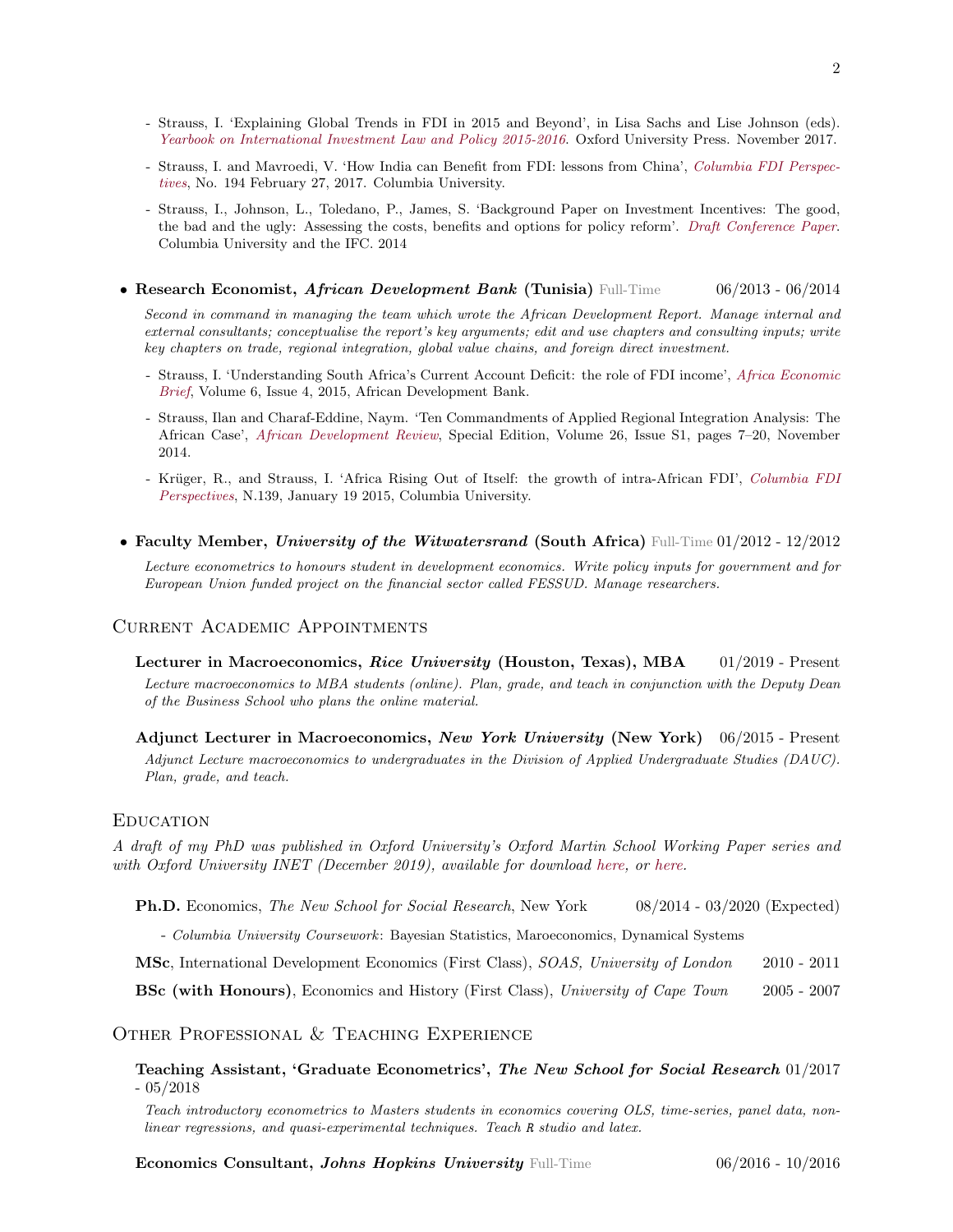Write a history of global development: 'The Rise of 'the Rest'? Global Development in the Past, Present, and Future[', Final report here.](https://www.ilo.org/wcmsp5/groups/public/---ed_norm/---relconf/documents/meetingdocument/wcms_420594.pdf)

Expert Consultant, ILO, Multinational Enterprises Unit Full-Time 06/2015 - 09/2015

Write background note on FDI and MNEs in Africa, presented as: 'Multinational Enterprises, Development and Decent Work: Report on the promotion and application of the Tripartite Declaration of Principles concerning Multinational Enterprises and Social Policy in Africa', Addis Ababa, Ethiopia 30 November – 3 December 201[5,](http://emerge85.io/report/the-rise-of-the-rest) [Final report here.](http://emerge85.io/report/the-rise-of-the-rest)

#### Economics Consultant, UNECA Full-Time 01/2013 - 06/2013

Write on the creative sector as a means of employment generation in Africa in general and with respect to South Africa. Present findings at expert committee in Addis Abba in 2014. Write key definition for UNECA on how to classify creative sectors on the sectoral level. National accounts data.

#### Research Assistant, The Overseas Development Institute (ODI) (London) Full-Time 11/2011 - 2/2012

Write research briefs on capital flight. Provide research support to Dr. Jodie Keane.

**Chief of Staff to Director, Equal Education (South Africa)** Full-Time  $01/2010 - 6/2010$ Help manage projects, HR hiring, strategy, speech writing, and campaigns for one of the largest non-profits in South Africa.

#### Head of Education, Habonim Dror Southern Africa (South Africa) Full-Time 01/2008 - 12/2008

Manage logistics, people, members, and education for weekly, monthly, and yearly events and trips for the largest Jewish youth movement in the Southern Hemisphere. On four person executive committee which plans a 30 days summer camp for 1,000 people in December annually.

### Complete List of Journal Articles

### Citations: [Here](https://scholar.google.com/citations?user=faaZ7AgAAAAJ&hl=fr)

[Strauss, I. 'Understanding South Africa's Current Account Deficit: the role of foreign direct investment](http://unctad.org/en/PublicationsLibrary/diaeia2016d1_en.pdf ) income', Transnational Corporations [\(UNCTAD\), Volume 23, Number 2, 2017.](http://unctad.org/en/PublicationsLibrary/diaeia2016d1_en.pdf )

[Strauss, Ilan and Charaf-Eddine, Naym. 'Ten Commandments of Applied Regional Integration Analysis:](http://onlinelibrary.wiley.com/doi/10.1111/1467-8268.12089/abstract) The African Case', African Development Review[, Special Edition, Volume 26, Issue S1, pages 7–20,](http://onlinelibrary.wiley.com/doi/10.1111/1467-8268.12089/abstract) [November 2014.](http://onlinelibrary.wiley.com/doi/10.1111/1467-8268.12089/abstract)

[Strauss, I. 'Manufacturing and the National Development Plan: Which way forward?',](http://www.tandfonline.com/doi/abs/10.1080/02533952.2013.777546?journalCode=rsdy20) Social Dynamics: [A journal of African studies](http://www.tandfonline.com/doi/abs/10.1080/02533952.2013.777546?journalCode=rsdy20), 2013, 39:1, 119–129.

#### Book Chapters

[Strauss, I. 'Trends in International Investment and the Activities of Multinational Enterprises',](http://ccsi.columbia.edu/files/2014/03/YB-2015-16-Front-matter.pdf) in Lisa Sachs and Lise Johnson (eds). Yearbook on International Investment Law and Policy 2019. Oxford University Press. Forthcoming 2020.

[Strauss, I. 'Explaining Global Trends in FDI in 2015 and Beyond',](http://ccsi.columbia.edu/files/2014/03/YB-2015-16-Front-matter.pdf) in Lisa Sachs and Lise Johnson (eds). Yearbook on International Investment Law and Policy 2015-2016 . Oxford University Press. November 2017.

[Strauss, I. 'Teacher Absentee Rates: Setting the Record Straight', in Joshua Maserow\(ed\).](https://equaleducation.org.za/wp-content/uploads/2016/08/EE-in-the-classroom_EBook.pdf) Taking Equal [Education into the Classroom](https://equaleducation.org.za/wp-content/uploads/2016/08/EE-in-the-classroom_EBook.pdf). Equal Education. 2016.

[Strauss, I. 'Globalisation and Taxation: Trends and Consequences', in Pons-Vignon, N and Nkosi, M](http://press.uchicago.edu/ucp/books/book/distributed/S/bo22668532.html) (eds). [Struggle in a Time of Crisis](http://press.uchicago.edu/ucp/books/book/distributed/S/bo22668532.html). Pluto Press. 2015.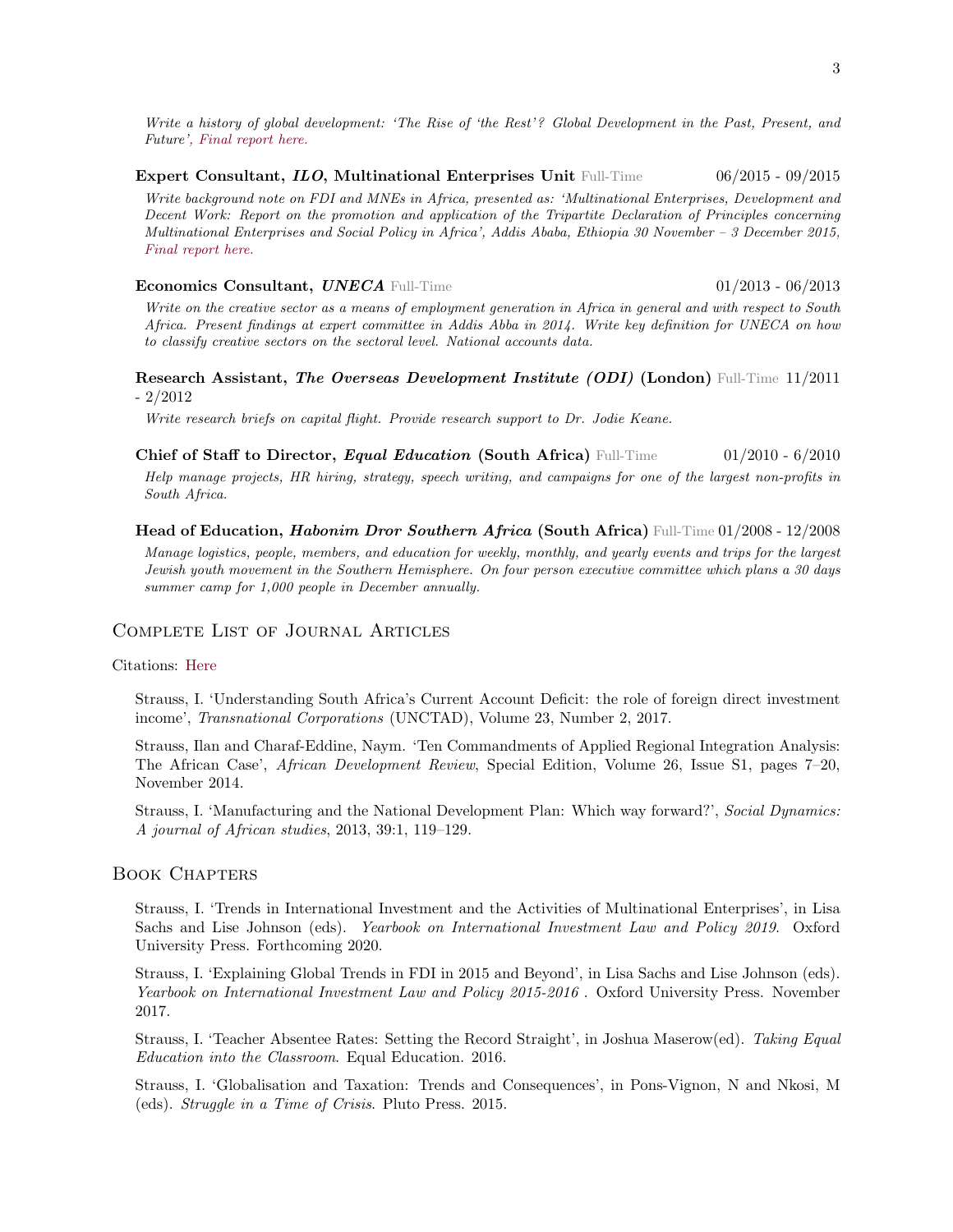# Working Papers and Briefs

['The Global Investment Slowdown: Corporate Secular Stagnation and the Draining of the Cash Flow](https://www.inet.ox.ac.uk/files/StraussYang-Global-Investment-Slowdown3.pdf) Swamp', with Jang-Ho Yang, [INET Oxford Working Paper No. 2019-16](https://www.inet.ox.ac.uk/files/StraussYang-Global-Investment-Slowdown3.pdf), December 2019.

['The Global Investment Slowdown: Corporate Secular Stagnation and the Draining of the Cash Flow](https://www.oxfordmartin.ox.ac.uk/publications/the-global-investment-slowdown-corporate-secular-stagnation-and-the-draining-of-the-cash-flow-swamp/) Swamp', with Jang-Ho Yang, [Oxford Martin School Working Paper](https://www.oxfordmartin.ox.ac.uk/publications/the-global-investment-slowdown-corporate-secular-stagnation-and-the-draining-of-the-cash-flow-swamp/), December 2019.

[Strauss, I., Isaacs, G., and Capaldo, J. 'The Impact of Minimum Wage Increases on the South African](http://www.ilo.org/global/research/publications/papers/WCMS_593076/lang--en/index.htm) [Economy in the Global Policy Model',](http://www.ilo.org/global/research/publications/papers/WCMS_593076/lang--en/index.htm) ILO Research Paper No. 20, October 2017. International Labour [Office.](http://www.ilo.org/global/research/publications/papers/WCMS_593076/lang--en/index.htm)

[Strauss, I. and Mavroedi, V. 'How India can Benefit from FDI: lessons from China',](http://ccsi.columbia.edu/files/2016/10/No-194-Strauss-and-Mavroeidi-FINAL.pdf) Columbia FDI Perspectives[, No. 194 February 27, 2017. Columbia University.](http://ccsi.columbia.edu/files/2016/10/No-194-Strauss-and-Mavroeidi-FINAL.pdf)

[Strauss, I. 'Understanding South Africa's Current Account Deficit: the role of FDI income',](https://www.afdb.org/fileadmin/uploads/afdb/Documents/Publications/AEB_Vol_6_Issue_3_2015_Understanding_South_Africas_current_account_deficit_The_role_of_foreign_direct_investment_income_-_06_2015.pdf) Africa Economic Brief[, Volume 6, Issue 4, 2015, African Development Bank.](https://www.afdb.org/fileadmin/uploads/afdb/Documents/Publications/AEB_Vol_6_Issue_3_2015_Understanding_South_Africas_current_account_deficit_The_role_of_foreign_direct_investment_income_-_06_2015.pdf)

Krüger, R., and Strauss, I. 'Africa Rising Out of Itself: the growth of intra-African FDI', *Columbia FDI* Perspectives[, N.139, January 19 2015, Columbia University.](http://ccsi.columbia.edu/files/2013/10/No-139-Kr%C3%BCger-and-Strauss-FINAL.pdf)

[Strauss, I. 'Race-to-the-bottom Labour Policies a Dead-End: the clothing and textile workers debate',](http://www.southafricanlabourbulletin.org.za/articles/race-bottom-labour-policies) South African Labour Bulletin[, Vol 37 Number 1, March/April 2013.](http://www.southafricanlabourbulletin.org.za/articles/race-bottom-labour-policies)

Strauss, I. 'NDP: A Mixed bag', South African Labour Bulletin[, Vol 36 Number 5, December 2012/January](http://www.southafricanlabourbulletin.org.za/articles/ndp-mixed-bag) [2013.](http://www.southafricanlabourbulletin.org.za/articles/ndp-mixed-bag)

[Strauss, I. and Reddy, N. 'Treasury Evidence on Youth Wage Subsidy Suspect',](http://www.southafricanlabourbulletin.org.za/author/niall-reddy-and-ilan-strauss) South African Labour Bulletin[, Vol 36 Number 3: 45-48, August/September, 2012.](http://www.southafricanlabourbulletin.org.za/author/niall-reddy-and-ilan-strauss)

#### Business Paper Op-Eds

[Strauss, I. 'Current accounts: it's not as simple as "wine for cloth" anymore'.](https://www.ft.com/content/78e5b00a-a52a-11e8-8ecf-a7ae1beff35b) Financial Times, Letter to the Editor[. August 27 2018.](https://www.ft.com/content/78e5b00a-a52a-11e8-8ecf-a7ae1beff35b)

[Strauss, I. 'How a minimum wage can help South Africa".](http://www.fin24.com/Opinion/how-a-minimum-wage-can-help-sa-20160812) Fin 24. 02 August 2016.

[Strauss, I. 'Subsidies won't make a dent'.](http://mg.co.za/article/2013-06-07-00-subsidies-wont-make-a-dent) Mail & Guardian Business Section. 07 June 2013.

[Strauss, I. ' "Beggar-my-neighbour" wage policies a race to the bottom'.](http://www.bdlive.co.za/opinion/2013/02/12/beggar-my-neighbour-wage-policies-a-race-to-the-bottom) Business Day. 12 February [2013.](http://www.bdlive.co.za/opinion/2013/02/12/beggar-my-neighbour-wage-policies-a-race-to-the-bottom)

[Strauss, I. ' "Cheap labour" fiction will hobble plan's effectiveness'.](http://www.bdlive.co.za/opinion/2013/01/23/cheap-labour-fiction-will-hobble-plans-effectiveness) Business Day. 23 January 2013

### Conference Papers

[Strauss, I., Johnson, L., Toledano, P., James, S. 'Background Paper on Investment Incentives: The good,](https://academiccommons.columbia.edu/catalog/ac:168080) [the bad and the ugly: Assessing the costs, benefits and options for policy reform'.](https://academiccommons.columbia.edu/catalog/ac:168080) Draft Conference Paper[. Columbia University and the IFC. 2014](https://academiccommons.columbia.edu/catalog/ac:168080)

Molinari, A., Strauss, I., and J. De Angelis. 'South-South cooperation between Latin America and Africa Analysis with trade and FDI indicators'. Flacso-ISA Joint International Conference, July 23rd-25th 2014, Buenos Aires.

Strauss, I and Charaf-Eddine, N. 'The 10 Rules of Regional Integration', African Economic Conference hosted by the AfDB, UNDP, and UNECA. October 28-30 2013, Johannesburg.

### **REFERENCES**

Dr. Gilad Isaacs Co-Director, IEJ University of the Witwatersrand 62 Juta St, Johannesburg, 2000, South Africa +27 10 007 2136 [gilad.isaacs@iej.org.za](mailto:gilad.isaacs@iej.org.za)

Prof. Duncan Foley Professor of Economics